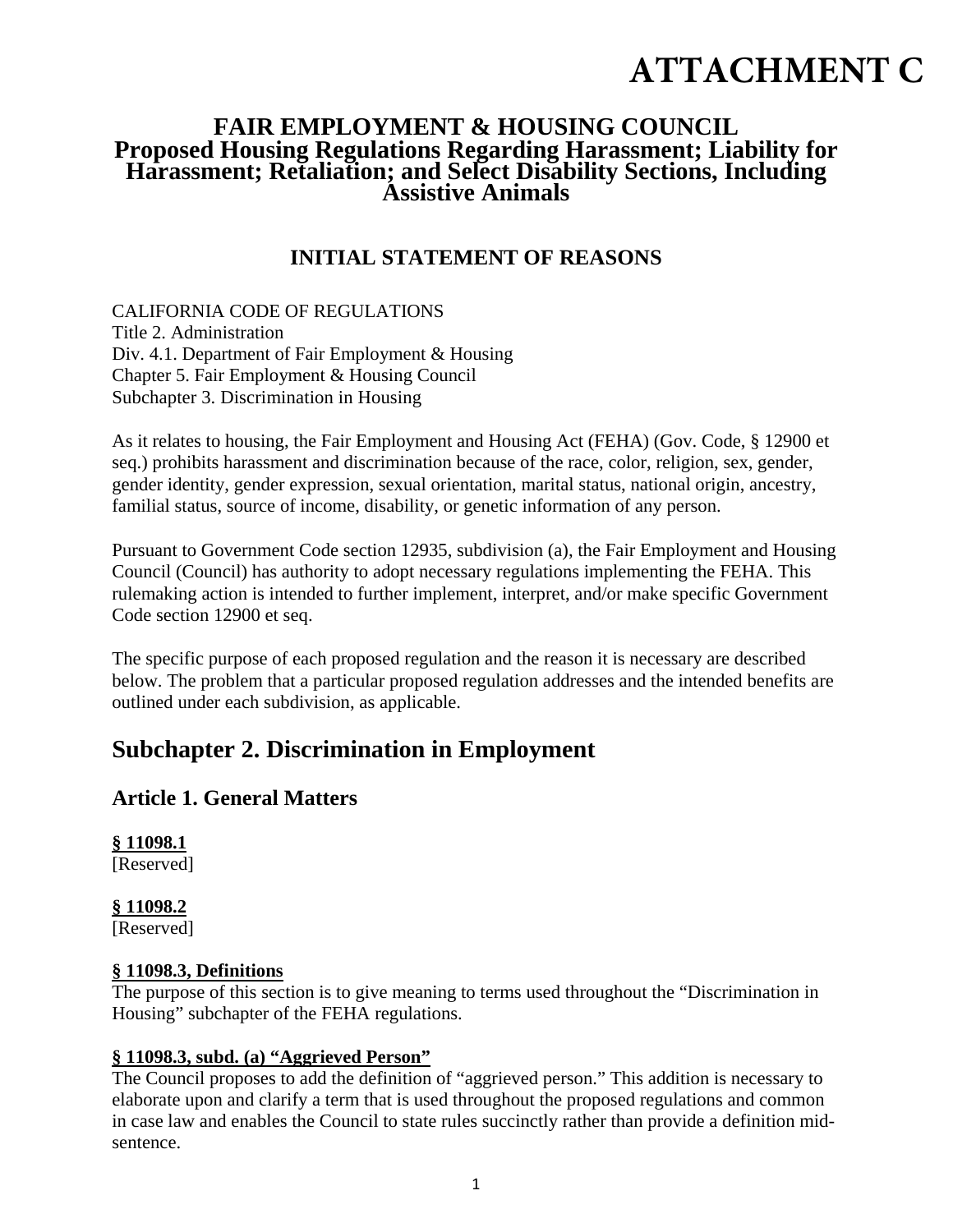#### **§ 11098.3, subd. (b) "Housing Accommodation" or "Dwelling"**

The Council proposes to add the definition of "Housing accommodation" or "dwelling." This addition is necessary to elaborate upon a term that is used throughout the proposed regulations and enables the Council to succinctly state rules rather than provide definitions mid-sentence. In this instance, Government code section 12927, subd. (d), provides a brief definition for "housing accommodation," but for the sake of clarity and thoroughness, enumerating the vast array of what may constitute a "housing accommodation" or "dwelling" is important to effectuate the great scope of the term.

#### **§ 11098.3, subd. (c) "Housing Provider"**

The Council proposes to add the definition of "housing provider." This addition is necessary to elaborate upon a term that is used throughout the proposed regulations and enables the Council to succinctly state rules rather than provide a definition mid-sentence. Because the term is often used colloquially and in case law, it is more efficient to codify it and use terms that are used in practice rather than sticking to "person" or "owner" which, contrary to their actual definitions, may sound limiting.

#### **§ 11098.3, subd. (d) "Owner"**

The Council proposes to add the definition of "owner." This addition is necessary to elaborate upon a term that is used throughout the proposed regulations and enables the Council to succinctly state rules rather than provide a definition mid-sentence. While the definition of "owner" is contained in Government code section 12927, subd. (e), and closely matches the proposed regulatory definition, it is important to add trustees and receivers to the definition since they frequently are the "owners" of a housing accommodation and are mentioned in case law and complaints filed with the Department of Fair Employment and Housing (DFEH).

#### **§ 11098.3, subd. (e) "Person"**

The Council proposes to add the definition of "person." This addition is necessary to elaborate upon a term that is used throughout the proposed regulations and enables the Council to succinctly state rules rather than provide a definition mid-sentence. While the definition of "person" is contained in Government code section 12927, subd. (f), and closely matches the proposed regulatory definition, it is important to add "housing provider" to the definition of "person" in order to enable the interchangeable use of "person" or "housing provider" without inadvertently excluding any entity.

#### **§ 11098.3, subd. (f) "Practice"**

The Council proposes to add the definition of "practice." This addition is necessary to incorporate the U.S. Department of Housing and Urban Development's (HUD) usage of "practice" and to emphasize that an act of omission may constitute a "practice." HUD's regulations begin at 24 C.F.R. § 100.1.

#### **§ 11098.3, subd. (g) "Protected Bases" or "Protected Classes"**

The Council proposes to add the definition of "protected bases" or "protected classes." This addition is necessary because it would otherwise be cumbersome and unclear to always state "race, color, religion, sex, gender, gender identity, gender expression, sexual orientation, marital status, national origin, ancestry, familial status, source of income, disability, or genetic information of any person." Because those characteristics are often referred to colloquially and in case law as "protected bases" or "protected classes," it is more efficient to codify the terms rather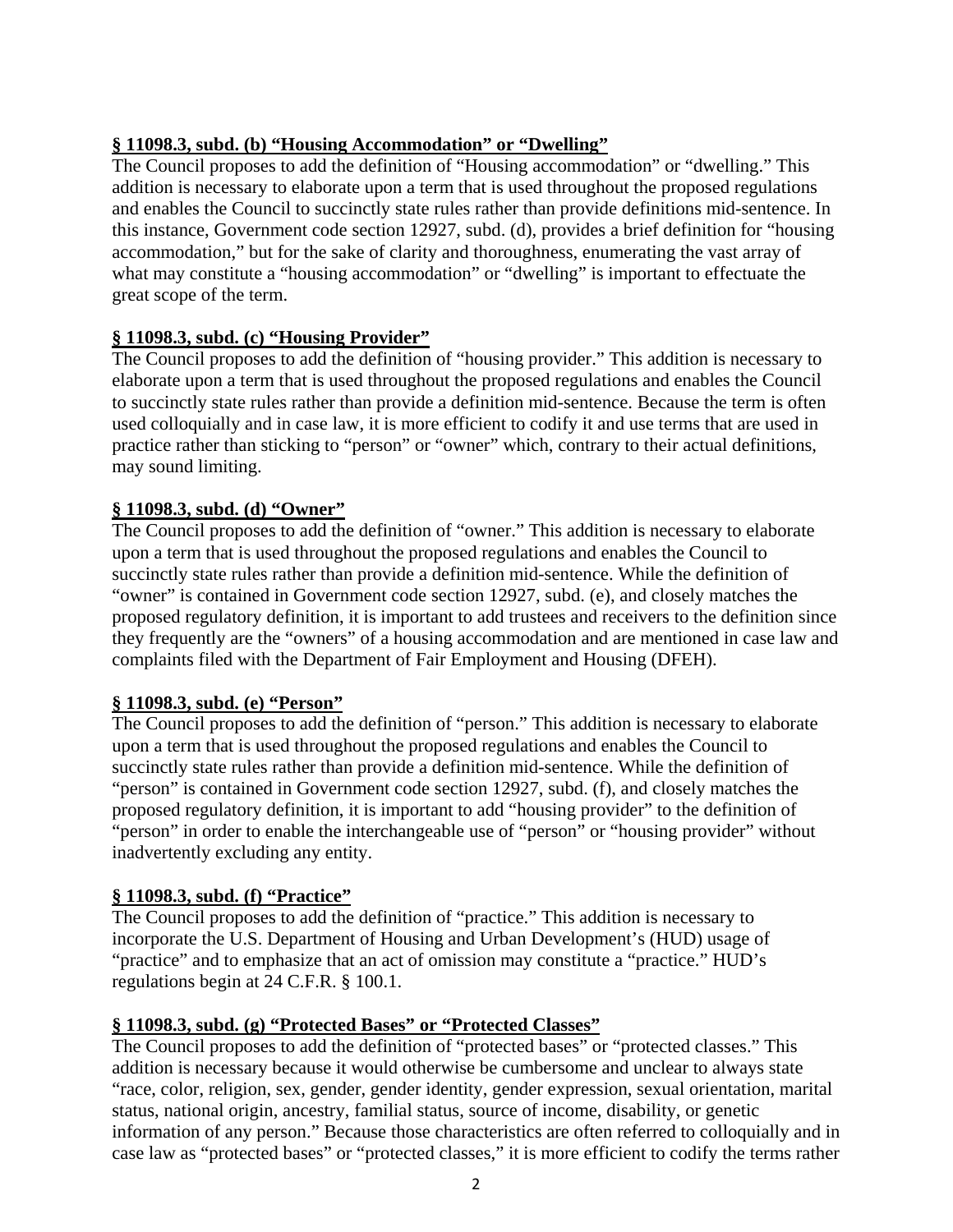than repeatedly restate all of the characteristics.

#### **§ 11098.4, Liability for Discriminatory Housing Practices**

The purpose of this section is to describe the two main types of liability for discriminatory housing practices – direct and vicarious – and when each is invoked.

#### **§ 11098.4, subd. (a) Direct Liability**

The Council proposes to add the same direct liability formulation as HUD in its regulations entitled *Quid Pro Quo and Hostile Environment Harassment and Liability for Discriminatory Housing Practices Under the Fair Housing Act* (80 Fed.Reg. 63720; Oct. 21, 2015). Because the federal rule is clear and accurately reflects California law, reiterating the federal rule is necessary to maintain consistency between the parallel federal Fair Housing Act (FHA) and the FEHA. Government Code section 12955.6 reads in parts "[n]othing in this part shall be construed to afford to the classes protected under this part, fewer rights or remedies than the federal Fair Housing Amendments Act of 1988 (P.L. 100-430) and its implementing regulations (24 C.F.R. 100.1 et seq.)…" and California courts look to cases interpreting the FHA to rule on FEHA matters. Accordingly, the Council has used the federal rule for consistency.

#### **§ 11098.4, subd. (b) Vicarious Liability**

The Council proposes to begin this subdivision with the same vicarious liability formulation as HUD and further elaborate with common law principles, some of which are articulated in HUD's November 17, 2008, memo with the subject "Questions and Answers on Sexual Harassment under the Fair Housing Act." As with the previous rule for direct liability, this is necessary to accurately state established principles and harmonize California law with its federal analog.

#### **§ 11098.4, subd. (c) Knowledge of a Discriminatory Housing Practice or Failure to Take Appropriate Corrective Action**

The Council proposes to clarify that liability is determined independent of one's knowledge of a discriminatory housing practice or failure to take appropriate corrective action. This clarification is necessary to emphasize the recognized principle that ignorance is not a defense to an allegation of a discriminatory housing practice.

## **Article 2. Harassment and Retaliation**

#### **§ 11098.5, Harassment**

The purpose of this section is to proscribe harassment, describe the two main types of harassment, and provide examples of what constitutes harassment.

## **§ 11098.5, subd. (a) Quid Pro Quo and Hostile Environment Harassment**

The Council proposes to add an introductory paragraph and use the same quid pro quo harassment and hostile environment harassment formulation as HUD in its forthcoming regulations. Because the federal rule is clear and accurately reflects California law, reiterating the federal rule is necessary to maintain consistency between the federal FHA and the FEHA, which are parallel. Government Code section 12955.6 reads in parts "[n]othing in this part shall be construed to afford to the classes protected under this part, fewer rights or remedies than the federal Fair Housing Amendments Act of 1988 (P.L. 100-430) and its implementing regulations (24 C.F.R. 100.1 et seq.)…" and California courts look to cases interpreting the FHA to rule on FEHA matters. Accordingly, the Council used the federal rule for consistency. The one exception where the Council did not follow HUD is omitting the provision relating to the Title VII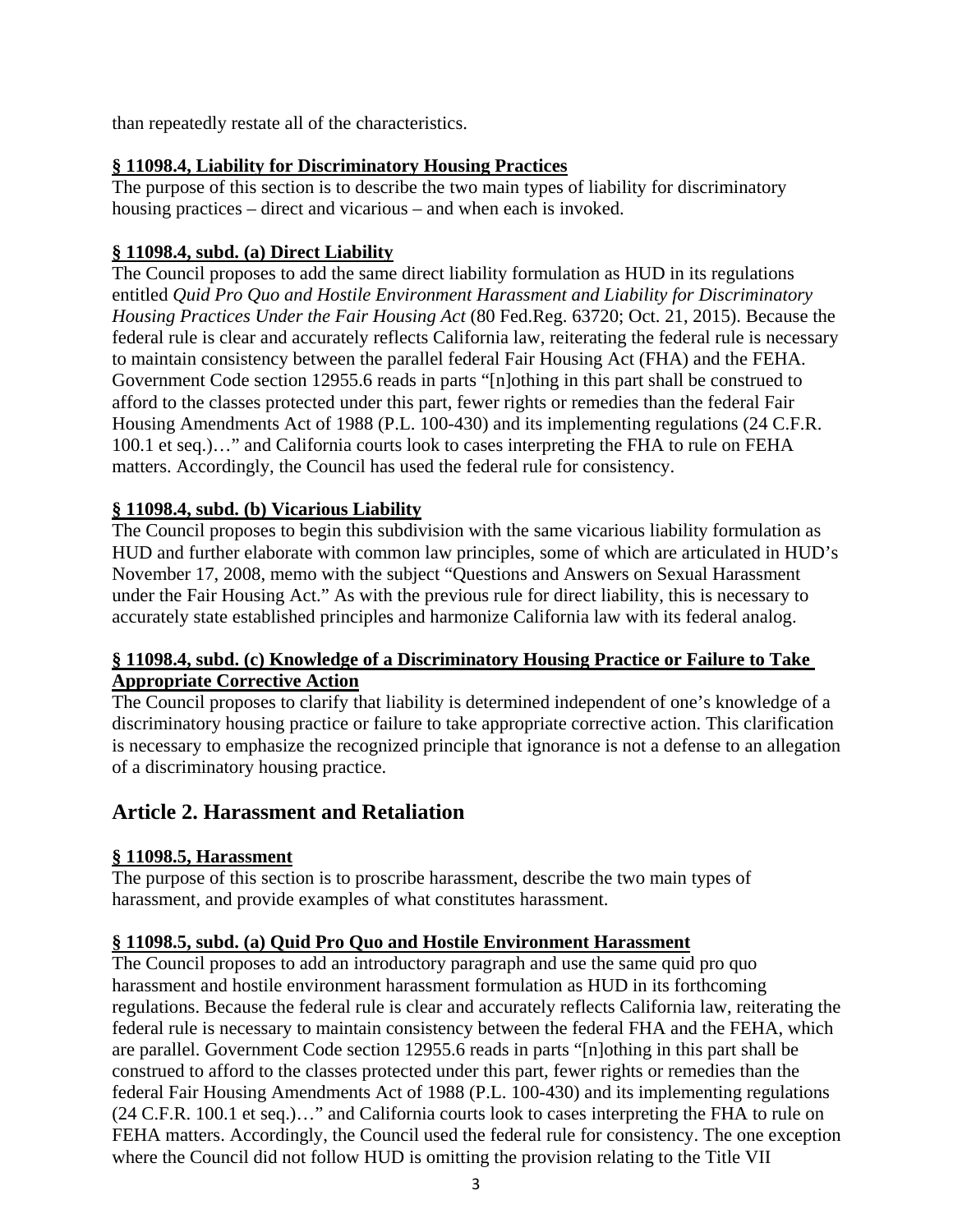affirmative defense. This is necessary because California law is more protective than federal law and has a strict liability standard for harassment by a supervisor, so reiterating the inapplicability of the Title VII affirmative defense would be confusing in the FEHA context.

#### **§ 11098.5, subd. (b) Examples of Harassment**

The Council proposes to add a non-exhaustive list of examples of harassment. This is necessary to clarify and flesh out the technical aspects of what constitutes harassment from the previous paragraph. The first four examples – verbal harassment, physical harassment, visual forms of harassment and unwelcome sexual conduct – are drawn from one of the Council's fair employment regulations regarding harassment (Cal. Code Regs., tit. 2, § 11019) and are equally applicable in the housing context. The other examples are drawn from the Councilmembers' practical experience, DFEH complaints, and case law and are particularly salient in the housing context.

#### **§ 11098.6, Retaliation**

The purpose of this section is to describe the standard for retaliation in housing and to define the terms used in that standard.

#### **§ 11098.6, subd. (a) Standard for Retaliation**

The Council proposes to state the general rule prohibiting retaliation in a succinct manner. This is necessary to clarify and effectuate Government Code section 12955, subd. (f), which reads "[it shall be unlawful for] any owner of housing accommodations to harass, evict, or otherwise discriminate against any person in the sale or rental of housing accommodations when the owner's dominant purpose is retaliation against a person who has opposed practices unlawful under this section, informed law enforcement agencies of practices believed unlawful under this section, has testified or assisted in any proceeding under this part, or has aided or encouraged a person to exercise or enjoy the rights secured by this part. Nothing herein is intended to cause or permit the delay of an unlawful detainer action." Since the FEHA statute contains its own standard for retaliation, the Council must follow it, though federal guidance has been similar. In the HUD memo with the subject "Questions and Answers on Sexual Harassment under the Fair Housing Act," HUD similarly explains that "[r]etaliation includes, but is not limited to, denying housing, increasing rent, withholding maintenance or similar services, harassing, suing, and evicting, because a person exercised her legal rights under the Fair Housing Act."

#### **§ 11098.6, subd. (b) "Adverse Action"**

The Council proposes to add the definition of "adverse action." This addition is necessary to clarify a term used in the general prohibition on retaliation. Like the FEHA statute, the Council includes harassment and eviction as potential adverse actions. The Council further proposes to include a change in the terms and conditions in the definition because it is a common type of retaliation in the case law and often alleged by complainants in DFEH complaints.

#### **§ 11098.6, subd. (c) "Protected Activity"**

The Council proposes to add the definition of "protected activity." This addition is necessary to clarify a term used in the general prohibition on retaliation. Like the FEHA statute, the Council includes (1) opposition of practices made unlawful under the FEHA, (2) informing law enforcement agencies of practices believed unlawful under the FEHA, (3) testifying or assisting in a proceeding regarding unlawful activity, and (4) aiding or encouraging a person to exercise their rights under the FEHA as examples of protected activities. The Council further proposes to include the assertion of rights protected by the FEHA and also making a request for a reasonable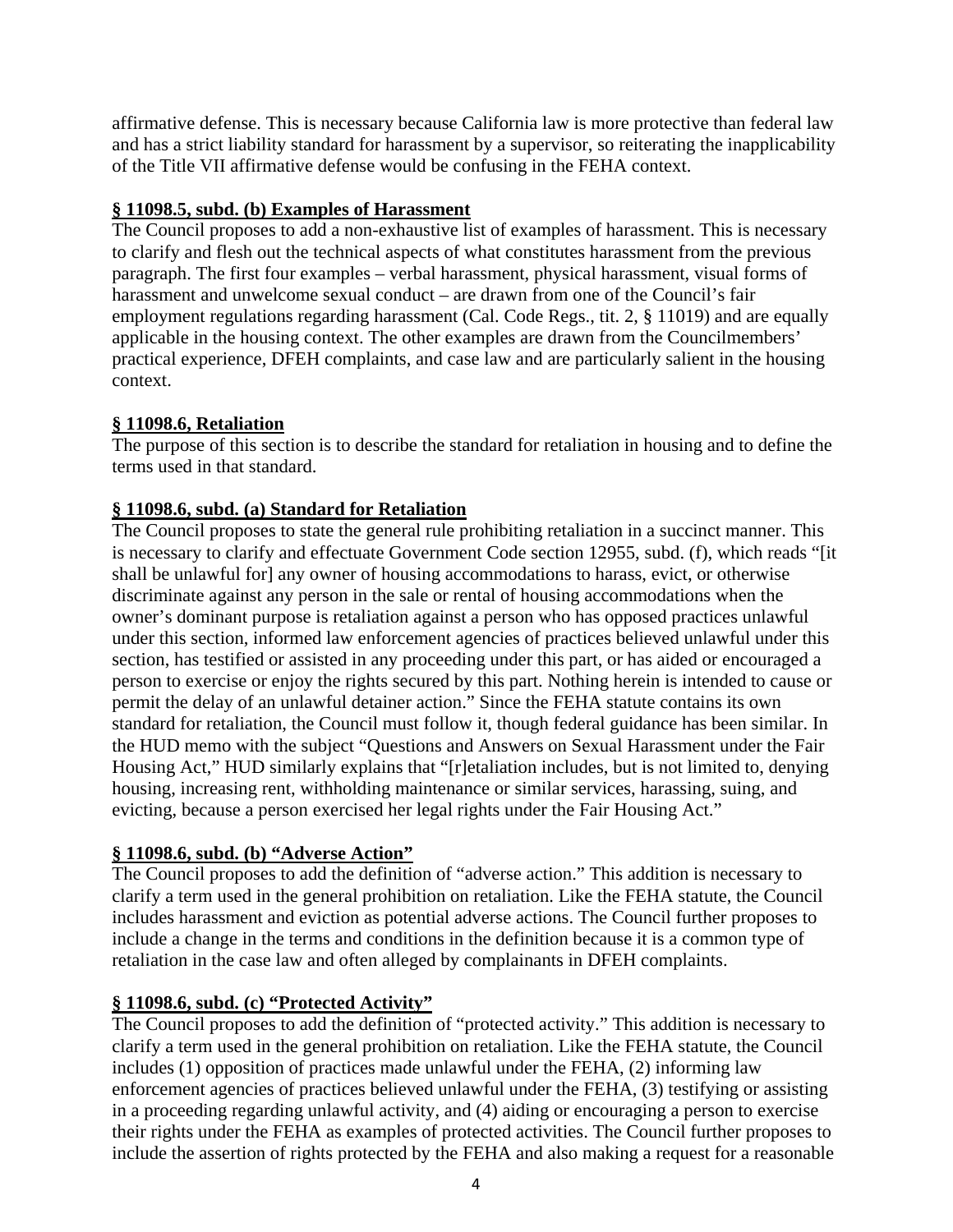accommodation in the definition because it is a common protected activity in the case law and often a central component of DFEH complaints.

#### **§ 11098.6, subd. (d) "Dominant Purpose"**

The Council proposes to add the definition of "dominant purpose." This addition is necessary to clarify a term used in the general prohibition on retaliation. "Dominant purpose" does not have an analog in federal law, is not conceptualized in statute or case law, and is not mentioned in the FEHA or its predecessors' legislative history. Therefore, the Council analogized to the employment standard – substantial motivating factor – that comes from *Harris v. City of Santa Monica*, 56 Cal.4th 203 (2013) and was reiterated and adopted in the Council's fair employment regulations at Cal. Code Regs., tit. 2, § 11009.

## **Article 3.**

[Reserved]

## **Article 4. Disability**

#### **§ 11098.23, Definitions**

The purpose of this section is to define terms used in this article relating to discrimination in housing based on disability. This section is brief because most terms that need to be defined are general terms that are applicable to all articles and defined in proposed section 11098.3.

#### **§ 11098.23, subd. (a) "Assistive Animal"**

The Council proposes to add the definition of "assistive animal" and its constituent parts by using the same formulations, with slight modifications for the sake of clarity, found in the Council's fair employment regulations at Cal. Code Regs., tit. 2, § 11065. This addition is necessary because to interpret claims of housing discrimination, both federal and state courts look to employment discrimination precedent. California courts have held that the basic principles of employment discrimination can be applied in the housing context. *Brown v. Smith*, 55 Cal. App. 4th 767, 782 (1997) (noting that basic principles of sexual harassment in employment cases are applicable in the housing context); *Auburn Woods I Homeowners Ass'n v. Fair Employment and Hous. Comm'n*, 121 Cal. App. 4th 1578, 1591 (2004) ("[P]rinciples at issue in cases of employment discrimination are often applied in housing discrimination cases."). Moreover, the Council proposes to clarify and reiterate the established fact that assistive animals are not pets. This is necessary to disabuse the notion that assistive animals are pets.

#### **§ 11098.26, Reasonable Accommodations**

The purpose of this section is to describe housing providers' duty to reasonably accommodate a person with a disability, give examples, and explain when a housing provider may deny a requested accommodation

#### **§ 11098.26, subd. (a) Affirmative Duty to Make Reasonable Accommodations to Afford Equal Opportunity**

The Council proposes to add the standard for when a housing provider must make a reasonable accommodation and to provide examples. The standard is necessary to provide guidance to housing providers, especially because there is a paucity of case law and other guidance, including the FEHA itself, on the topic. This standard is derived from *Auburn Woods I*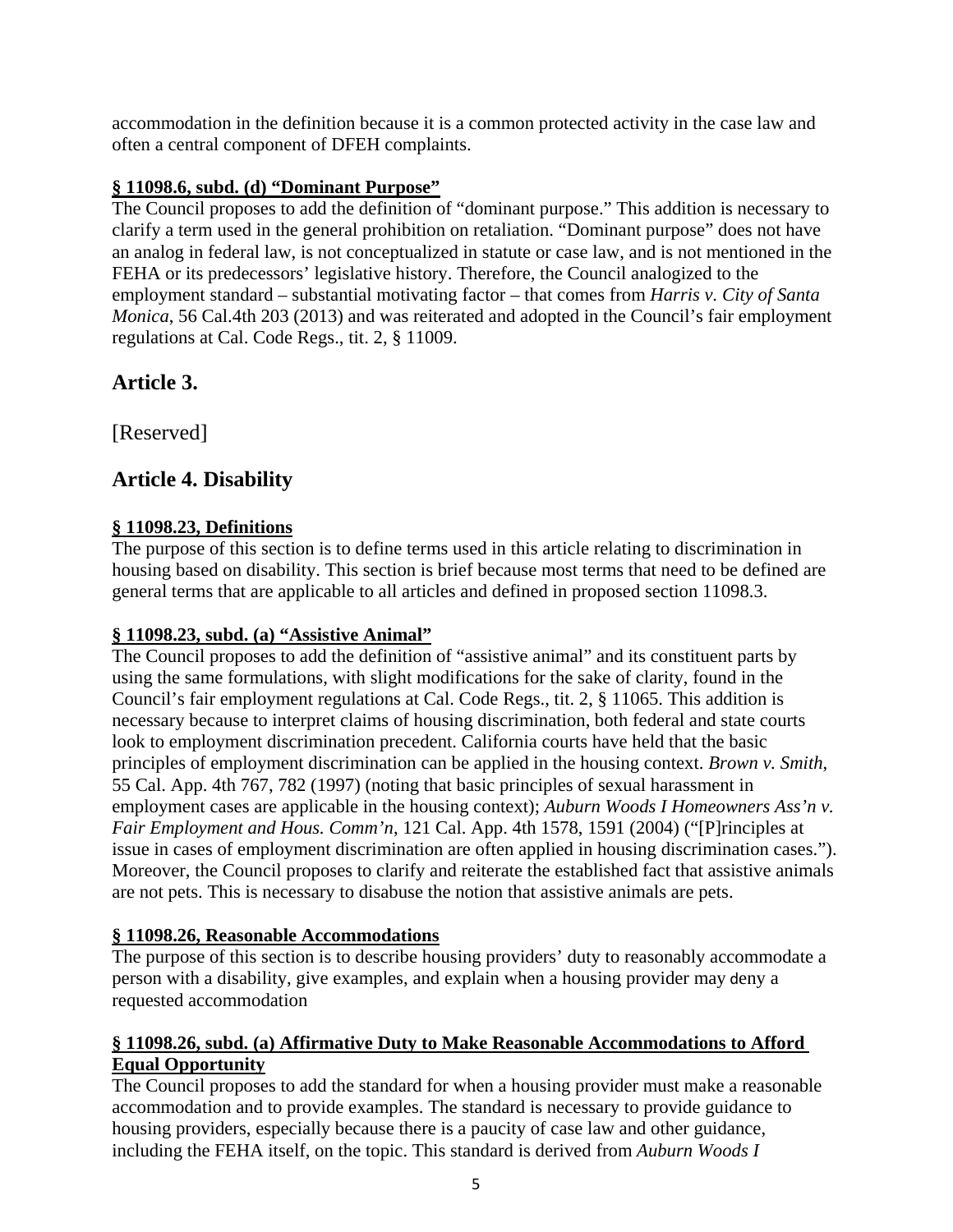*Homeowners Ass'n v. Fair Employment and Housing Com'n*, 121 Cal.App.4th 1578 (2004), which discusses the rule. Moreover, the examples are necessary to flesh out the rule. The first two examples are come from the HUD regulations at 24 C.F.R. § 100.204(b) because the federal rule is clear and accurately reflects California law. The Council proposes to include the third example to clarify a common misconception amongst some housing providers about an arrangement that the DFEH frequently sees in investigating cases.

#### **§ 11098.26, subd. (b) When a Request for a Reasonable Accommodation May Be Denied**

The Council proposes to add the three situations when a reasonable accommodation may be denied. This is necessary to concisely clarify and consolidate a disparate body of law into one regulation. The law tracks the FHA as it was articulated in the "Joint Statement of the Department of Housing and Urban Development and the Department of Justice [about] Reasonable Accommodations under the Fair Housing Act" (Joint Statement) (May 14, 2004, available at https://www.justice.gov/crt/us-department-housing-and-urban-development).

#### **§ 11098.27, Assistive Animals as a Reasonable Accommodation**

The purpose of this section is to elaborate upon the previous section's general rules on reasonable accommodation as it relates to a common accommodation – assistive animals.

#### **§ 11098.27, subd. (a) When a Request for an Assistive Animal May Be Denied**

The Council proposes to enumerate the circumstances limited to assistive animals in which a housing provider may deny a request for reasonable accommodation. This is necessary to elaborate upon the three reasons housing providers may deny a requested accommodation that are enumerated in the previous proposed section. Because assistive animals pose unique conditions not found with other reasonable accommodations, the Council's proposal concisely accounts for three additional reasons to deny that request for accommodation. Those reasons are largely drawn from HUD's April 25, 2014, guidance with the subject "Service Animals and Assistance Animals for People with Disabilities in Housing and HUD-Funded Programs."

#### **§ 11098.27, subd. (b) Pet Fees and Damages**

The Council proposes to clarify that a housing provider may not charge a pet fee to a person who is granted accommodation for an assistive animal, but may charge for damage that the animal causes. This is necessary to clarify a misconception amongst some housing providers that they may charge a person with a disability for their accommodation and is reiterated in HUD's memo regarding service animals and assistance animals. The clarification about charging for damage the animal may cause is necessary to clarify that the common law principle whereby tenants pay for damages, excluding reasonable wear and tear, is still applicable and not superseded in the disability content.

#### **§ 11098.27, subd. (c) State and Local Requirements Regarding Animals Are Equally Applicable to Assistive Animals**

The Council proposes to clarify that any state and local requirements regarding animals apply equally to assistive animals and that a housing provider is permitted to request verification that an assistive animal is in compliance with any applicable requirements. This is necessary to emphasize that, just as in the landlord/tenant context involving damages, the request for and granting of an assistive animal as a reasonable accommodation does not supersede any other law.

#### **§ 11098.27, subd. (d) Reasonable Conditions on an Assistive Animal to Ensure Control**

The Council proposes to clarify that a housing provider may impose other reasonable conditions,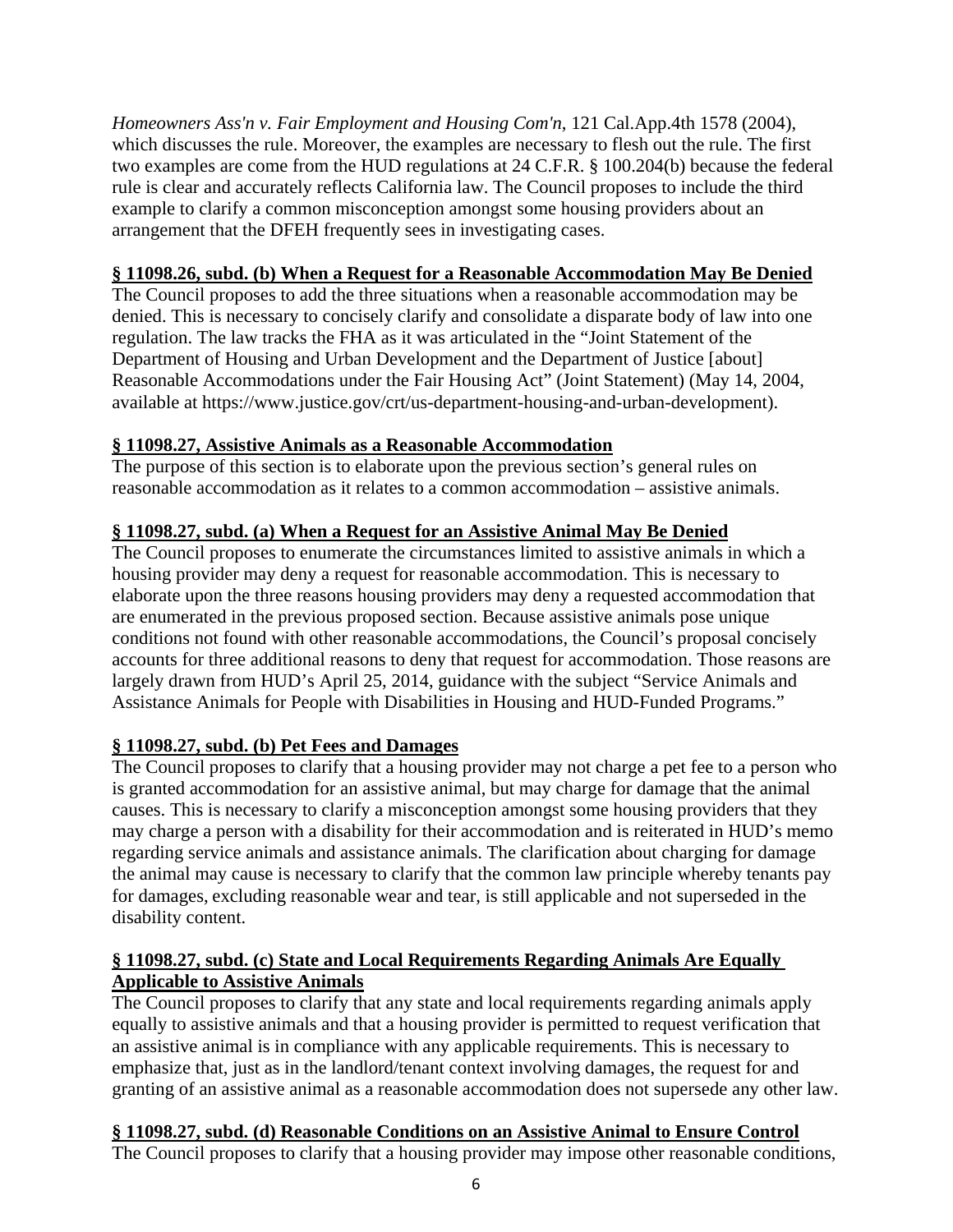so long as they are not more restrictive than those imposed upon other animals, on an assistive animal to ensure it is under the control of the applicant or resident. As with potential damage caused by the assistive animal, this rule is necessary to reiterate both that housing providers may not single out individuals with disabilities for disparate treatment and that generally applicable, reasonable rules regarding control of animals are also applicable to individuals with disabilities.

#### **§ 11098.27, subd. (e) Invitees Shall Be Granted Accommodation for Assistive Animals**

The Council proposes to clarify that invitees shall be granted accommodation for assistive animals, in accordance with any restrictions. This is necessary to affirm that, since a housing accommodation may be a place of public accommodation and owners are allowed to have guests, the rules applicable to owners are applicable to invitees. It would otherwise frustrate the purpose of the FEHA to limit an accommodation to only those with an equitable right of ownership or possession or the right to rent or lease housing accommodations.

#### **§ 11098.27, subd. (f) Verification of Disability**

The Council proposes to state that a housing provider may require verification of a disability, even when the disability is known but the disability-related need for the assistive animal is not. This is necessary to clarify the interrelatedness of the regulations in the disability article, state clear rules on when a housing provider may in good faith verify a disability, and provide guidance regarding requests for an animal as a disability accommodation.

#### **§ 11098.27, subd. (g) Qualified Health Care Provider's Specific Knowledge of the Patient's Medical Condition**

The Council proposes to prescribe that a "qualified health care provider…must have specific knowledge of the patient's medical condition based on an individualized examination and not operate primarily to provide certifications for assistive animals… If medical information is provided by a qualified health care provider who does not have specific knowledge based on an individualized examination and operates primarily to provide certifications for assistive animals, then the housing provider may request information verifying the need for an accommodation from a qualified health care provider and continue to engage in the interactive process." This is necessary to clarify the interrelatedness of the regulations in the disability article, state clear rules about whose opinion is needed to verify a disability, and provide guidance regarding requests for an animal as a disability accommodation.. Because certain services exist solely to certify the need for an assistive animal, the Council seeks to restore the legitimacy to the request and ultimate approval of an assistive animal as a reasonable accommodation and institute a narrowlytailored rule to thwart bad actors rather than more broadly restricting the lawfulness of assistive animals.

#### **§ 11098.28, Undue Hardship and Fundamental Alteration**

The purpose of this section is to outline undue hardship, whereby a housing provider may deny a request for accommodation as not reasonable.

#### **§ 11098.28, subd. (a) and (b) Undue Hardship as Significant Difficulty or Fundamental Alteration and Factors to Consider**

The Council proposes to summarize and codify the undue hardship guidance found in the Joint Statement. This is necessary to accurately state established principles, harmonize California law with its federal analog, and prevent the Council from needlessly devising a new statement of an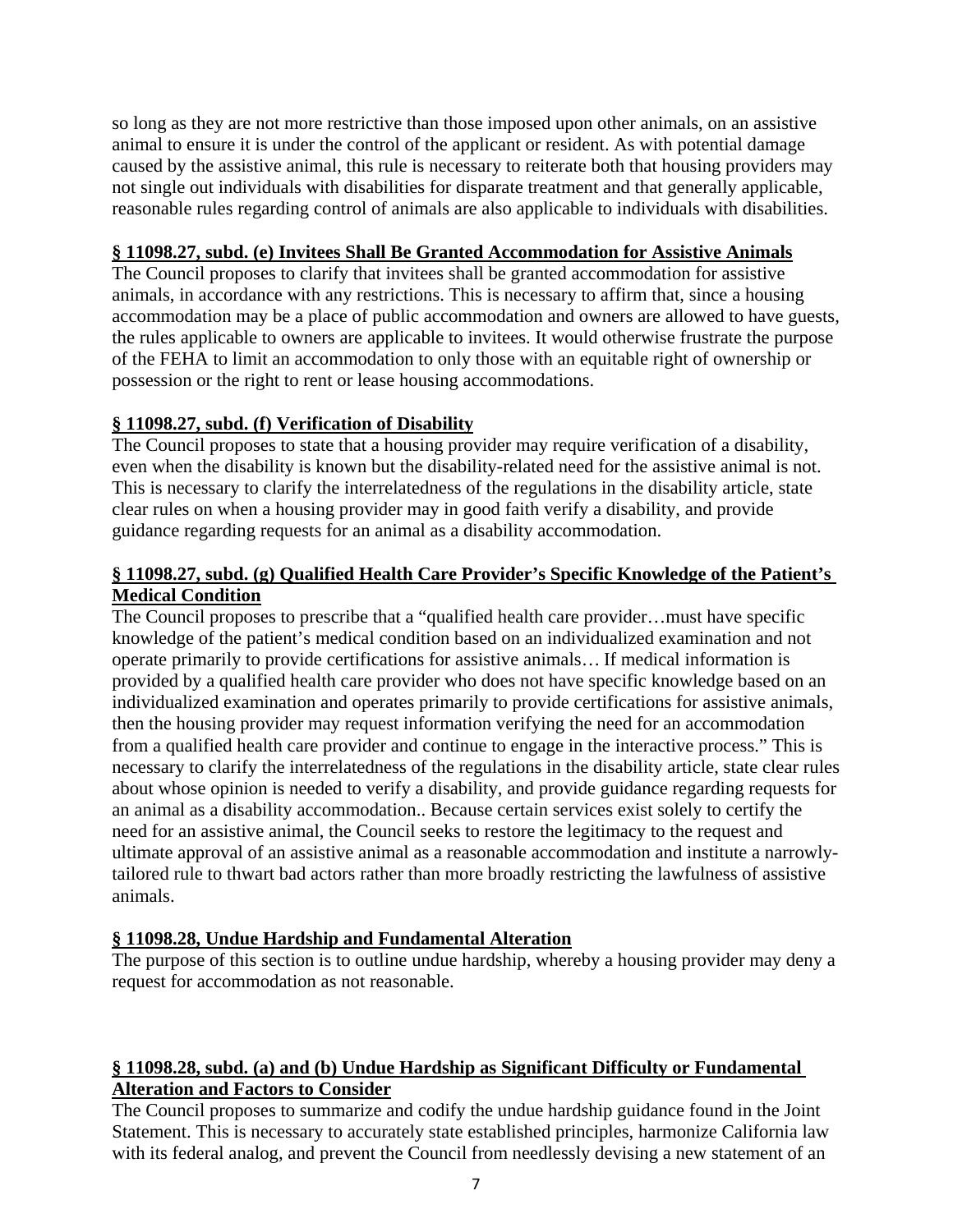old doctrine.

#### **§ 11098.29, The Interactive Process**

The purpose of this section is to outline a housing provider's obligation to engage in an interactive process to find a reasonable accommodation and what that entails.

#### **§ 11098.29, subd. (a)-(f) Specifics of the Interactive Process**

The Council proposes to state the general standard explaining the need to engage in an interactive process and how to implement this. This is a similar formulation, with modifications for the sake of clarity and to account for the particulars of the housing context, found in the Council's fair employment regulations at Cal. Code Regs., tit. 2, § 11069. It is also derived from the Joint Statement. This addition is necessary to describe how to entertain a request for accommodation and because to interpret claims of housing discrimination, both federal and state courts look to employment discrimination precedent. California courts have held that the basic principles of employment discrimination can be applied in the housing context. *Brown v. Smith*, 55 Cal. App. 4th 767, 782 (1997) (noting that basic principles of sexual harassment in employment cases are applicable in the housing context); *Auburn Woods I Homeowners Ass'n v. Fair Employment and Hous. Comm'n*, 121 Cal. App. 4th 1578, 1591 (2004) ("[P]rinciples at issue in cases of employment discrimination are often applied in housing discrimination cases.").

#### **§ 11098.30, Proof of Disability**

The purpose of this section is to outline when a housing provider may request proof of disability in connection with the interactive process and reasonable accommodations, how that request must be made, what must be provided, and who qualifies as a "qualified health care provider."

#### **§ 11098.30, subd. (a)-(e) Specifics of Proof of Disability**

The Council proposes to add "if the need for the requested accommodation or modification is not readily apparent, the housing provider may request that the applicant or resident provide documentation from a qualified health care provider verifying that an accommodation or modification is necessary because the person has a disability and because the request for accommodation or modification would afford the person with a disability equal opportunity to use and enjoy a dwelling." The Council further proposes to clarify that the information must be confidential, that the proof of disability must identify the specific species of animal if applicable, and who is a "qualified health care provider." This section is similar, with modifications for the sake of clarity and to account for the particulars of the housing context, to that found in the Council's fair employment regulations at Cal. Code Regs., tit. 2, § 11069. It is also derived from the Joint Statement. This addition is necessary to provide reassurance to housing providers and prevent fraud by ensuring that a requested accommodation is reasonable, narrowly tailored to a disability, and validated appropriately. And as before, the regulation is also necessary because to interpret claims of housing discrimination, both federal and state courts look to employment discrimination precedent.

## **TECHNICAL, THEORETICAL, OR EMPIRICAL STUDIES, REPORTS, OR DOCUMENTS**

The Council did not rely upon any technical, theoretical or empirical studies, reports, or